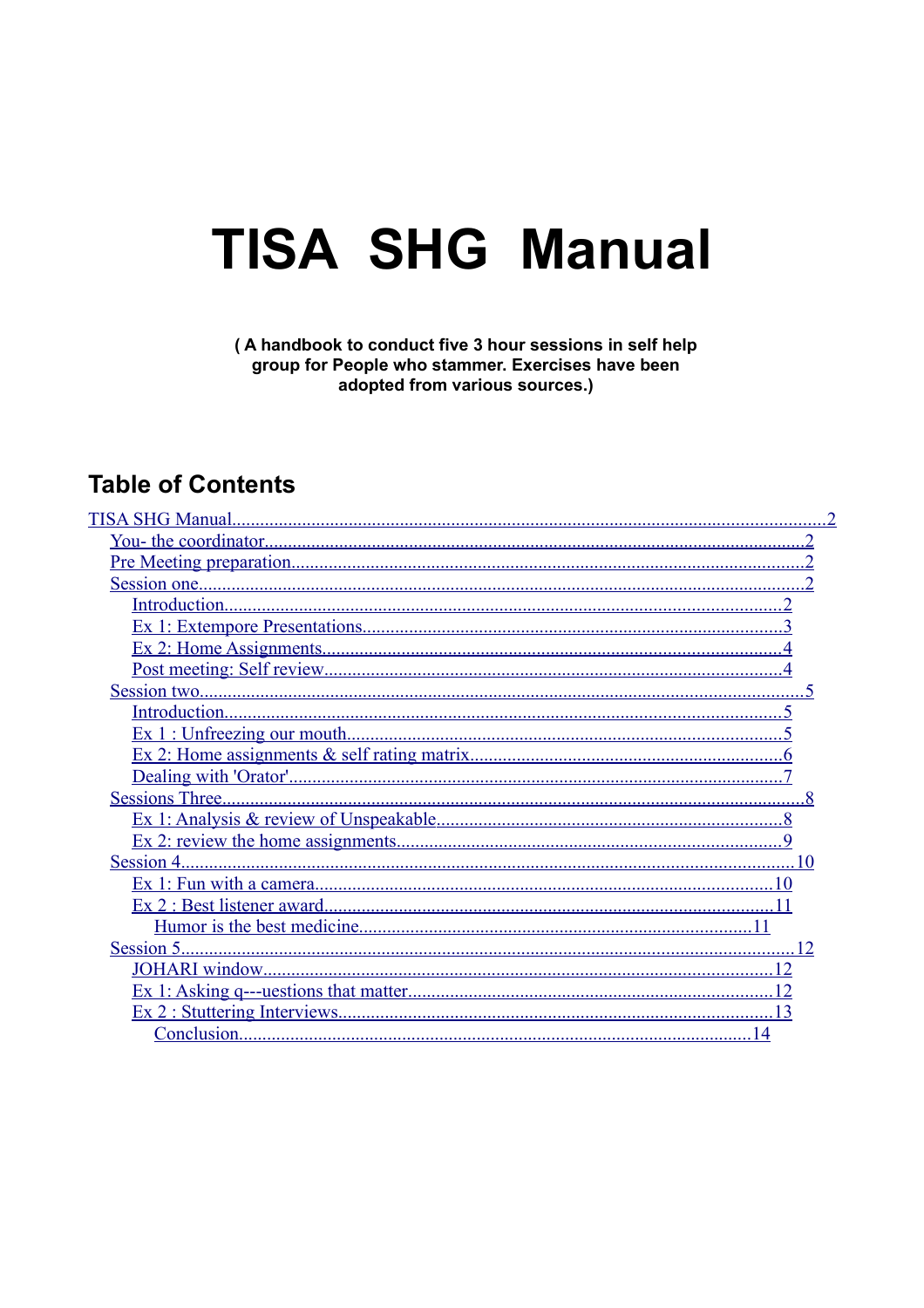## <span id="page-1-4"></span>**TISA SHG Manual**

This is a guideline and a work in progress. Use it to generate more ideas. Play with it. To keep the size of the manual manageable, we are not putting in all the relevant information here. We recommend that underlined words should be googled and read on-line.

## <span id="page-1-3"></span>*You- the coordinator*

This role can be rotated, only if you find suitable candidate in the group- not just to be 'democratic'. The coordinator should preferably have following qualities:

- 1. She or he need not be a "fluent" talker. But she or he should be able to communicate- using whatever means she or he is comfortable with and used to.
- 2. Should have lot of patience, stamina to deal with negativity & frustration; and skills to motivate one self in the LONG run.
- 3. Should be able to inspire, lead, encourage and manage the group effectively. This would sometime need exercising your authority based on your position as a TISA officer and sometime on your age, experience and other social or work related achievements etc.
- 4. Your facilitation style will have to be flexible and appropriate to situation. Example: if a member is repeatedly promoting a commercial therapist in the SHG, then you must take the charge authoritatively and ask the member firmly to stop violating a basic TISA tenet. In most other situations, the coordinator should be more like a coach, a friend, a mentor, a confidante.
- 5. Excellent time management and conflict management skill in the meeting is very important and can be learned as you go along, if you focus at it.
- 6. As a good facilitator- you should learn facilitation skills (active listening skills, asking open questions, counseling skills etc) and constantly try to upgrade YOUR own knowledge and skills.
- 7. Whatever you ask the group to do- you should be able to demonstrate it first yourself.
- 8. Listen more- talk less. Plan ahead. Be proactive.

## <span id="page-1-2"></span>*Pre Meeting preparation*

A small attendance discourages everyone. Personally phoning/ sms-ing/ emailing potential participants should be done well in advance. Audio-visual material if needed should be planned in advance. If you are going to share a case study, photocopy it in advance. Advertise the venue and time well.

## <span id="page-1-1"></span>*Session one*

## <span id="page-1-0"></span>**Introduction**

Welcome everyone with a smile. Dont complain about members being late etc (certainly not at this point !). Once everyone is seated, stand up- welcome them again and briefly share the plan (agenda) for the meeting. If members ask lengthy questions- politely tell them: "once we go through, many things will be clearer; please play along till then."

Next, ask everyone to briefly give their first name (nothing more at this point)- by (demonstrate yourself)

- 1. standing up
- 2. Smiling looking at everyone slowly **saying nothing for full one minute**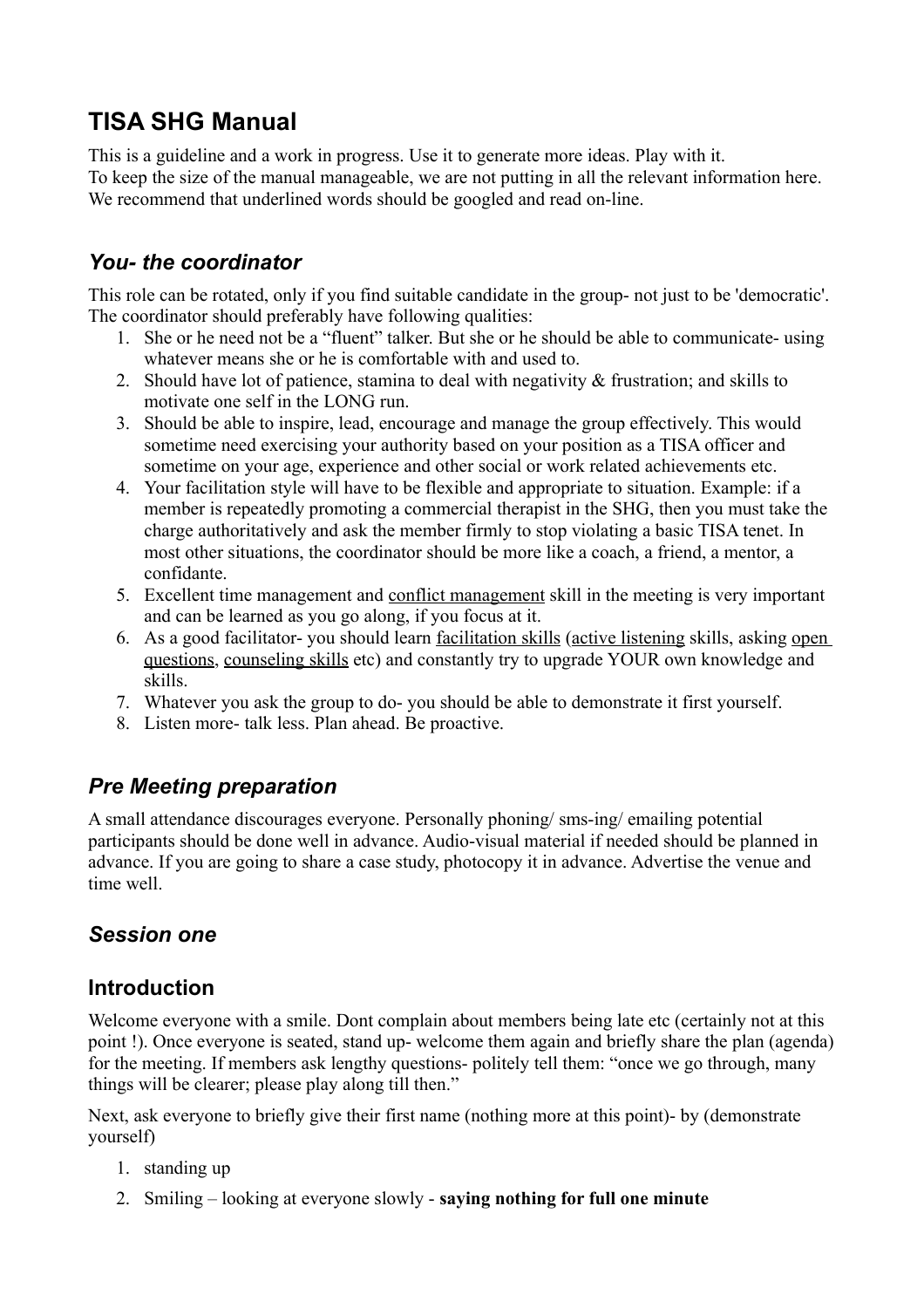- 3. saying just the first name **loudly** (use a technique if you want to-)
- 4. sit down

After everyone has given their first names, ask randomly some members name of others members. Some will fail to do so. Here, stand up and briefly emphasize the importance of "active listening" when others are talking. (PWS often show poor listening skills.)

Tell them, that you will be asking them to repeat / paraphrase what someone said a little earlier- so please pay attention.

Next- read out the ground rules (or photocopy and share):

- 1. Please dont take more than allotted time; when the buzzer rings second time, you must respect the group rule and stop.
- 2. You will not interrupt others.
- 3. Questions can be asked only with the permission of the chair.
- 4. No strong language/ no religious or political arguments. No gender bias in language or behavior.
- 5. No promotion of commercial interests. No promotion of "my cure is the only cure" kind of dogmatism. TISA policy will be respected in this regard (no promotion of illogical cures-Conch shell, Chinese water etc.)
- 6. Whatever members share in SHG will not be shared outside. Privacy will be respected.

## <span id="page-2-0"></span>**Ex 1: Extempore Presentations**

**Material** required: 10-12 folded paper slips with random but relevant "positive" topics (Indian economy; how to prepare for Interviews, IPL matches, Parenting, computer hygeine etc.).

**Method**: Circulate the paper box with all the slips and ask people to pick one blindly. Prepare for three minutes and then start sharing your thoughts on the topic for three minutes by turns. Ask everyone to pay attention, take notes if needed and evaluate the speaker on two counts: content & delivery - but dont allow questions at this stage. Let everyone speak for three minutes uninterrupted, one after another. The order should be random. You could start by asking: Okay, who wants to go first? Any volunteers? If no one volunteers, you can point to members randomly. Give chance to younger members first.

When everyone is finished, collect the paper slip (with marks out of ten for content and delivery) from everyone privately. Now, give every member 2 minutes each to share- how they felt while giving their 3 minute extempore talk. When they finish, summarize the discussion briefly by highlighting two facts:

- 1. We communicate better when we are calm during the act (PWS always get excited when they get a chance to speak; this can be unlearned through practice)
- 2. The capacity to be aware of your mental states, while talking to a group, and to manipulate it at will, comes through constant practice.

Now, ask members randomly why they have given a particular mark to a particular speaker under content and delivery: why low or high? Request people to give brief objective answers. Moderate this feedback- so that the concerned speaker is able to accept the feedback – instead of resisting it. Request the members to start their feedback with 'positives'. (Giving and receiving feedback JUDICIOUSLY is an important skill in work situations and relationships)

Members who performed poorly (not others), should be given the option of having a second chance, to practice changes suggested by the group. Let them speak again for three minutes on the same old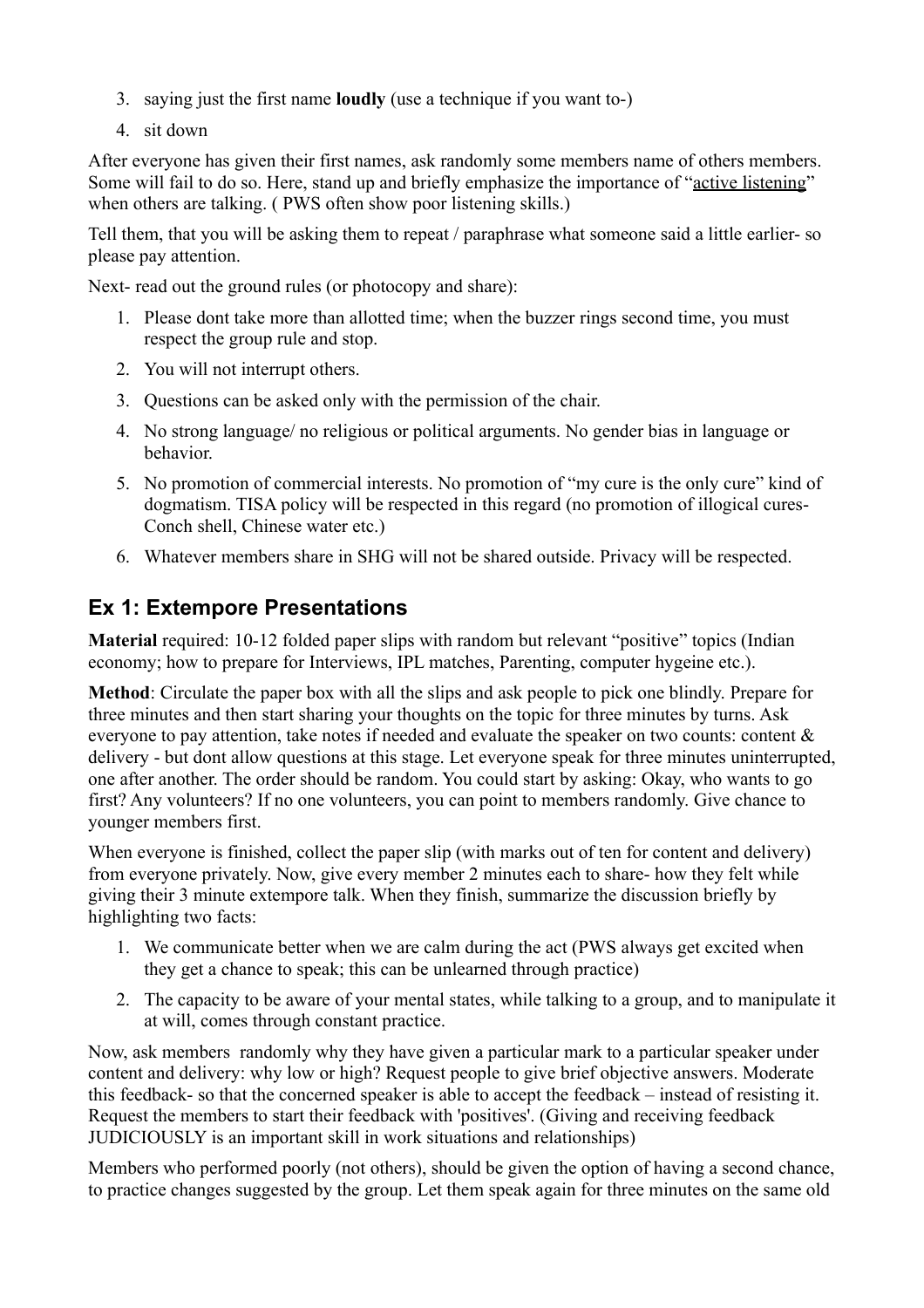topic. Give them positive feedback if you notice an improvement. Encourage them. Draw their attention to the good things they may have done or achieved during this second presentation.

Conclude the exercise by recapitulating – the signs of good communication (eye contact; just two to three core ideas in a brief presentation; relaxed clear communication etc.)

## <span id="page-3-1"></span>**Ex 2: Home Assignments**

Assign some home work, thank them and disperse;

- 1. Give every member a link of one stammering (or related) blog or web page. Ask them to read it and be ready to make a formal brief (3 min) presentation in the next meeting.
- 2. Write a 200-300 word story from their childhood (not necessarily about stammering). Bring it in the next meeting. Assure them, no one will read it, unless they wanted to share. You will just look at it and put it in an envelope with their name on it and seal it. After 12 meetings, you will return the envelope to the writer, so that they can see what was going on in their heads over a long period.
- 3. If the group is emotionally ready, they can start a group blog too.

#### **Conclude**

Thanks everyone, share briefly your learning in this particular meeting- remind people about next meeting, time and venue and disperse. Conclude on some positive note. Sharing your learning is important- it sets a golden bench mark in transparency, open communication and highlights the potential for learning in every situation.

## <span id="page-3-0"></span>**Post meeting: Self review**

After about 2 days, send an email to all members- requesting their feedback about the last meeting. Clarify if anyone has an issue through email or phone (*why was I not given more time to talk? Etc.*)

Do your own personal evaluation by asking yourself (and others, if needed): How well did I facilitate this meeting? Did I stick to agenda? Did I ensure that everyone participated, spoke? Who were the quiet ones and why? Whom did I offend as a facilitator? How could the same results be achieved without offense? What questions from the group, I was not able to do justice to? How often and how long, was I speaking, driven by my own needs to talk, rather than the need of the group facilitation?

This analysis is the most important step- which helps you to grow as a good communicator, not just facilitator. Spend sometime on this. May be, write a private journal on these thoughts.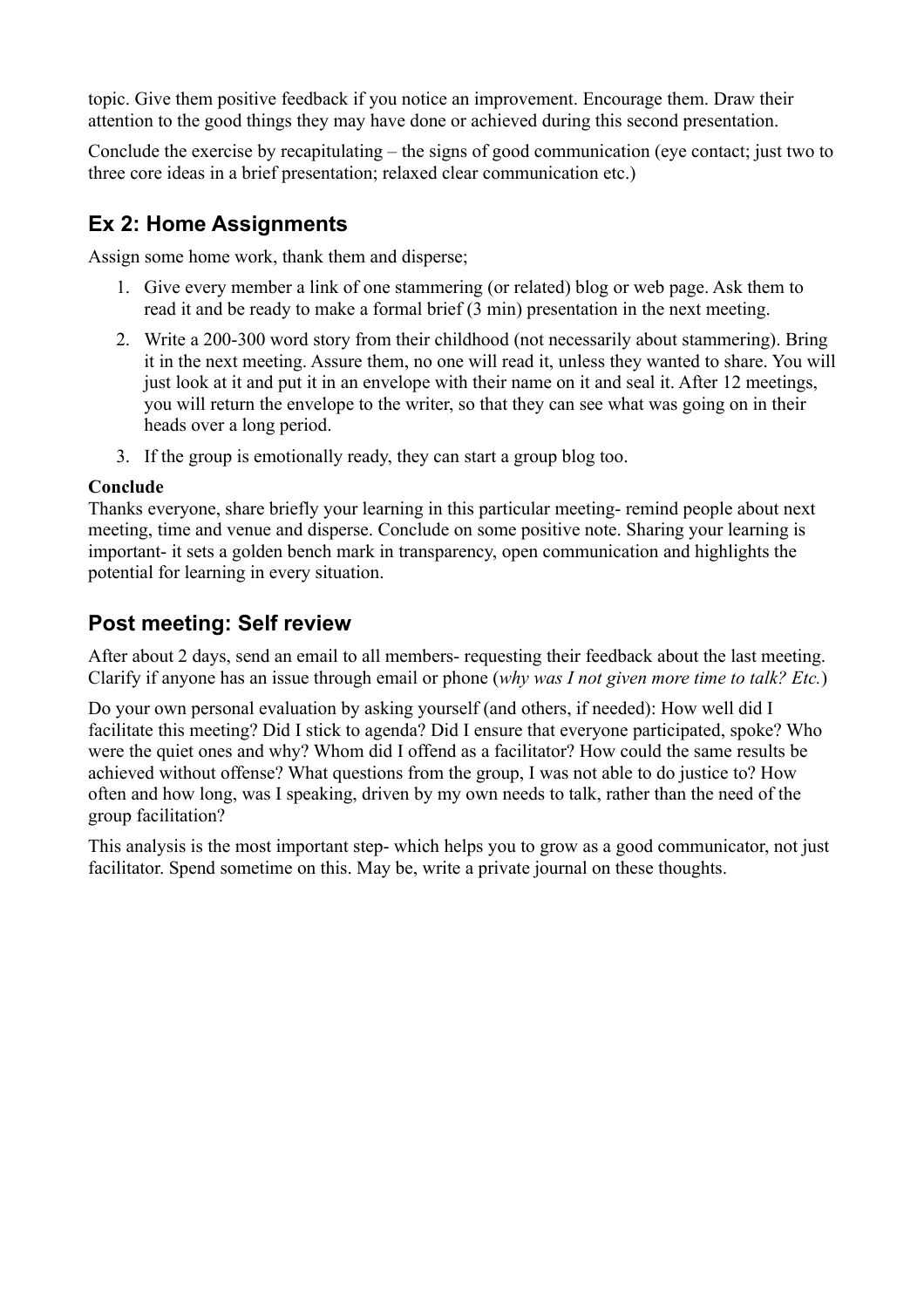## <span id="page-4-2"></span>*Session two*

## <span id="page-4-1"></span>**Introduction**

Welcome everyone with a smile. Dont complain about members being late etc (certainly not at this point). Once everyone is seated, stand up- welcome them again and briefly share the plan (agenda) for the meeting. If members ask lengthy questions- politely tell them: "once we go through, many things will be clearer; please play along till then."

Next, ask everyone to briefly give a brief intro (this is the second meeting)- consisting of just name, designation at work and the company they work for. Just – 1. Name, 2. Designation 3. Organization / company. For students it would be 1. Name 2. Class 3. College. Give a demo by:

- 1. standing up
- 2. Smiling looking at everyone slowly **saying nothing for full one minute**
- 3. saying name, designation & organization briefly but **loudly** (use a technique if you want to-)
- 4. sit down

Dont let people RAMBLE or EXPAND. Just tell them, that it is important to stick to this format and to be brief and that later they will have opportunities to tell more about themselves. Ask randomly some members details about other members. Some will fail to do so. Here, stand up and briefly emphasize the importance of "active listening" when others are talking as well as speaking LOUDLY. ( PWS often speak at a low pitch and show poor listening skills.)

If needed, let the whole group, do the intro round once again- rapid, brief & loud.

## <span id="page-4-0"></span>**Ex 1 : Unfreezing our mouth**

**Material required**: Video clips (Julia Irani, JP/sachin/ Tarun's video- showing positive body language / normal bouncing). View these videos beforehand and decide which you want to share.

<http://www.youtube.com/watch?v=dNHQ1kgbkLA>

<http://www.youtube.com/watch?v=QU-Dsqjw-0k>

<http://www.youtube.com/watch?v=CEjNPEa5BO8>

<http://www.youtube.com/watch?v=b2HwgLN5Q94>(not for bouncing but for Excellent eye contact & positive body language)

Read Bouncing section at this page before hand (you may even want to have a print out at hand):

<http://www.stammer.in/menu-self-help-manual/168-art-shm-working-on-your-speech.html>

Since you will be introducing bouncing in this exercise, you should have a good practice of it. Phone JP or sachin to refresh your bouncing skills before the meeting.

**Method**: Screen 1-2 of the videos; pause & replay here and there, to highlight two things: the positive body language (chest out, head high, smile and unflinching eye contact- even **during** disfluency) and relaxed bouncing.

Now ask people to sit in a circle and request them to just IMITATE you, starting from your left or right. First round: look into the eyes of the person sitting on your left and say: Ma-ma-ma-my name is Ni-ni-ni-Nitin. Make sure everyone does the same- bounce on 'My' and their name- at least thrice, while maintaining the eye contact. If not, repeat this round again.

Second round: Same as above (Ma-ma-my name is Ni-ni-Nitin) but with **smile** and **eye contact.** Give people feedback by name (Okay- Vijay- you tried but you bounced too quickly on your name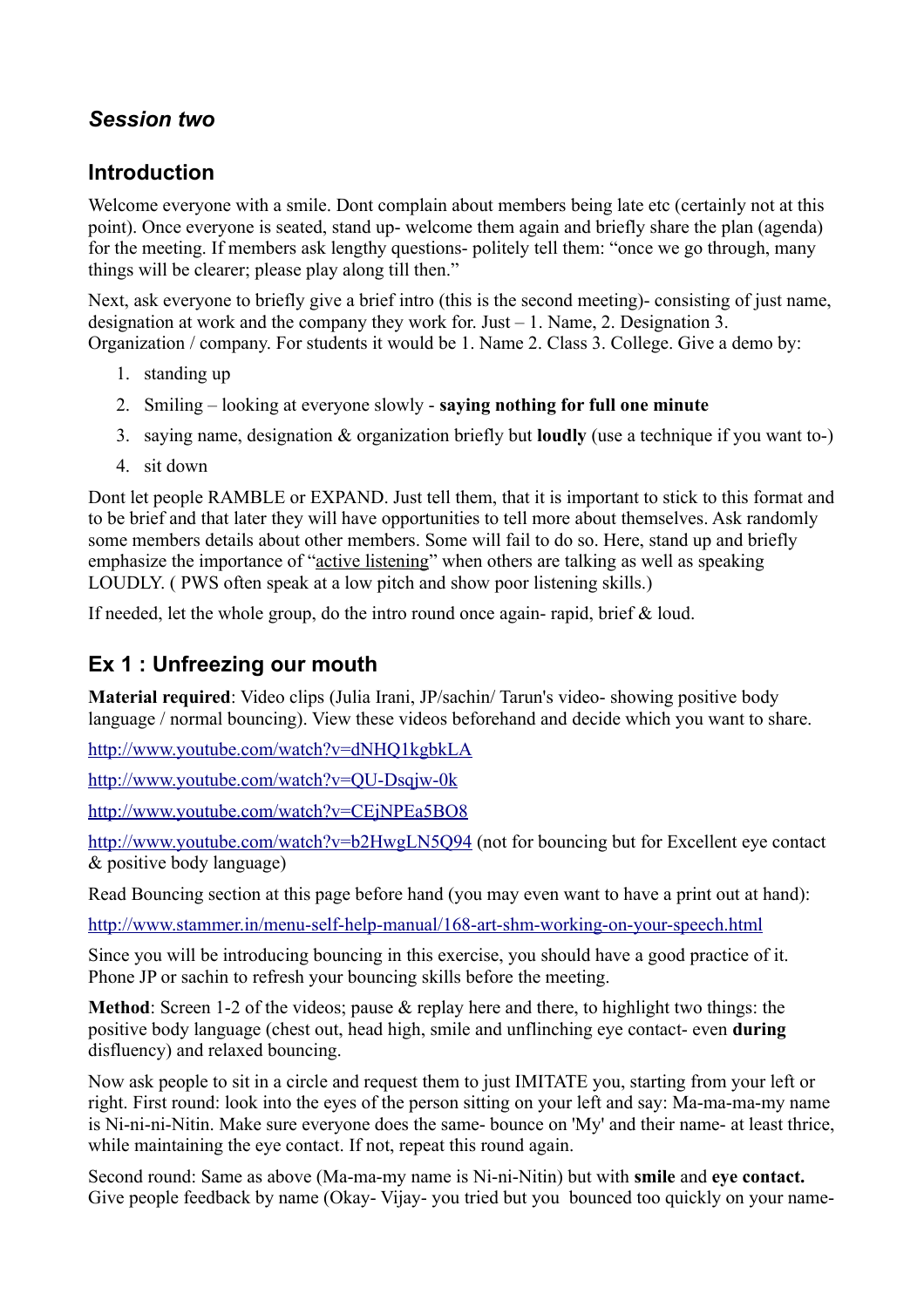as if you were running away from something; Would you please do it once more? Anil- you did well but forgot about smiling & eye contact? Want to try again?); repeat as often as necessary.

Third round: Start from your right and in Hindi (or the local language) for a change: "Ma-ma-mama-mai ha-ha-ha-ha-haklata hun." (I stammer). Vary the number of bouncing from extreme (10 with counting on fingers) to just one bounce. Finally with smile. Then, same in a low whisper, then almost shouting. Then, with a lot of hand gestures. Again, both hands folded tight behind. Let the group go through the entire combination and permutation of speech and body language while saying those three words.

Final round: Sit in a circle and start a story (just one line)- to which members would add one line in turn. Every one will bounce on one word. Now, the challenge is to think up of a good line to add to story as well as to bounce very normally on just one word in the sentence. Try as many variations as possible to put people through their paces: bounce on every second word. Bounce just once on every word. Tell the story backwards. Bounce rapidly- then bounce very slowly etc.

This exercise may have to be done many times to truly "unfreeze" people's mouth and emotions related to speech. This exercise can and should be made full of fun. Check one [example](http://t-tisa.blogspot.com/2009/02/gabbar-jai-and-biru-in-herbertpur.html) of how this can be done.

**Learnings**: Conclude by summarizing the main learnings: First ask people how did they feel doing this exercise in various rounds? What was difficult and what was easy? Why? This exercise is about unfreezing our speech and related emotions. Bouncing takes away the pressure to say a word perfectly in one go. It also helps us to develop acceptance/ tolerance towards dis-fluency. In other words, we regain some control over our mouth and emotions. Emphasize that it takes lot of practice to be able to use bounce naturally as a part of your overall communication style; show them some of the TISA videos, referred above to demonstrate what it looks like.

**Future practice**: Ask people, how can they practice bouncing more and more, under different circumstances? To become really proficient at it? Help them to develop a plan: begin with bouncing on phone with SHG members once in 3 days to gradually more difficult tasks- like bouncing with family members, colleagues etc. Ask them to share their experiences (achievements and set backs) in the group by keeping a daily note (this could be the home work).

## <span id="page-5-0"></span>**Ex 2: Home assignments & self rating matrix**

Part 1: This is essentially a review session for the home work agreed upon in [the last meeting](#page-3-1) [\(exercise 2\).](#page-3-1) Ask people if they have done it. If not, dont get discouraged- just SMILE! Those who have done it- give them the chance to share it.

Those who have studied the web link- should make a brief presentation (3-5 minutes). Moderate question answers, only after every one has finished (PWS sometime have a compulsion to shoot a question *the moment* it comes to their head. They need to learn, how to keep a question in the head and WAIT for the right time to ask the question); Make sure that questions are objective and meaningful (no leg pulling). Encourage members to find something positive to say about the presentation first. You could tell them that – 'if you have got one negative feedback to share, first identify and share FIVE positive things about the presentation. And if you cant find five positive points – go for a ten day Vipassana course!['1](#page-5-1)

Those who have brought 200-300 word story from their childhood (not necessarily about stammering)- give them the option, if they want to share it verbally. If not, put it in an envelop, seal it and tell them- that it will remain safe with you and you will give it back to them on first anniversary of SHG or some such occasion. But do ask them to share how they felt while writing it. (Here the purpose is to help members learn how to be more open. Hiding even immaterial things

<span id="page-5-1"></span><sup>1</sup> Can a presentation be so bad that audience cant find five good things to say about it? The issue here is not about objective reality out there- but about the 'subject' who goes looking for it.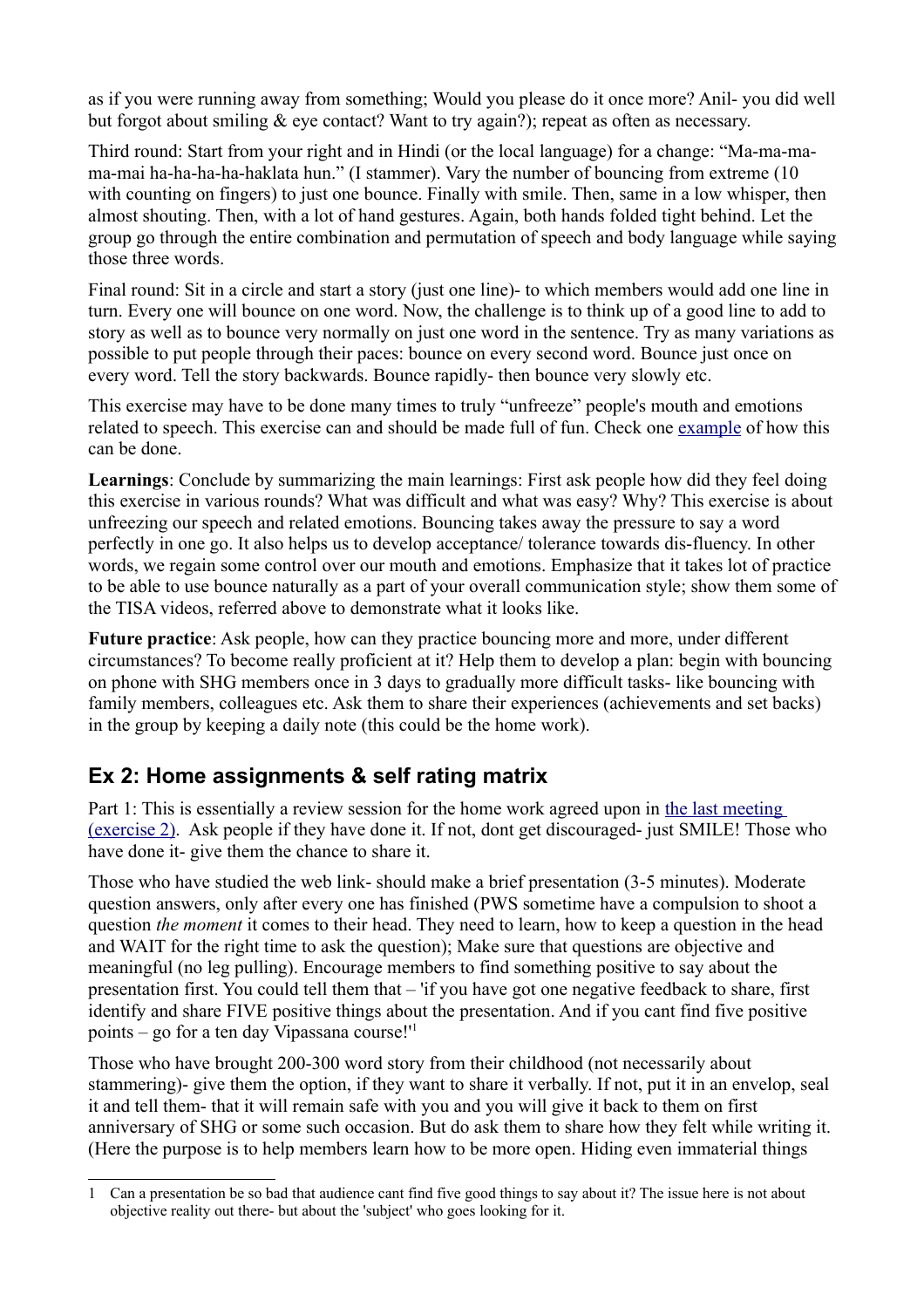becomes an obsession with PWS). Share the printout of this write up or related articles. [\(ref\)](http://stammer.in/articles/38-cat-stuttering-related/293-write-to-health.html)

#### Part 2: **Let us be objective about our stammer!**

Introduce the theme: We often use superlatives to describe our and others' speech difficulties. "I had a very Bad stammer today! Oh- I got stuck on 'Kolkata' for ever and ever! Oh- she was stammering like hell" etc. On the other hand, classical speech therapy books define stammering as "dis-fluencies" on more than 10% of words in speech." In other words, 9% dis-fluencies will not attract the label of "stammering"! Of course other factors too count- but if we focus on feelings too much and never bother to count the physical behavior- we dont have a common language to share & discuss our experiences.

Because we never objectively count and study our speech, we never know if it is improving or notand if so, under what circumstances etc. The chances are, our attitude to our speech and speech itself will improve if we were to objectively record it, measure it, study it.

Now share the following matrix if time is short. If you have about 45 minutes, divide the group in to two and ask them to develop a prototype. Moderate the exercise by asking relevant questions, giving your inputs, encouraging younger people to talk and question. Finally make sure that the group adopts a matrix which, at the minimum has following indicators and is practical too (not too complex or elaborate):

<span id="page-6-1"></span>

| Day 1                                     | 13/04/10                    | (NB: fill it every night) |                             |
|-------------------------------------------|-----------------------------|---------------------------|-----------------------------|
| Type of difficulties                      | audience                    | Place                     | Anything special            |
| Silent block $-$ about 30<br>second       | On phone- with<br>colleague | Home-                     | On word "Tuesday"           |
| Struggled repetition- brief   Auto driver |                             | market                    | "KKKarol bagh"<br>felt bad. |
|                                           |                             |                           |                             |

Ask members to brainstorm to agree upon 5-7 key words to describe the type of difficulties in column one. Also,they should make a list of difficulties they foresee in filling this matrix daily. Tackle these one by one using good problem solving skills. Ask them to discuss, if - how and when this record should be peer reviewed? Benefits would be apparent after about seven days' consistent use.

**Conclusion**: Ask if anyone has a doubt or question. Thank everyone and end with something inspiring (there are many web sites offering great quotes: [ref \)](http://www.my-inspirational-quotes.com/). Remind everyone the venue and time for the next meet. Thank everyone sincerely and disperse.

**Post meeting**: Phone people to practice some bouncing and to find out how the matrix is coming along. Encourage members to invite other PWS they may be running into, to next meeting.

## <span id="page-6-0"></span>**Dealing with 'Orator'**

You will come across a PWS who has successfully helped himself to some extent and now wants to practice talking at every opportunity. He or she would often feel that SHG (a 'captive' audience) is the rightful place for him to demonstrate and practice his fluency *ad lib*. Such PWS will often ignore the time limits and will insist on talking on or off the topic. Try to make them understand that TISA SHG is for PWS at a different level of growth. It certainly is not for them. For them, a suitable place will be Toast masters and other such Public speaking clubs. The membership fee for many of these clubs is very small. Search on Internet and give them the address of Toast master. Make sure that they dont disrupt your SHG meetings- with their urge to talk.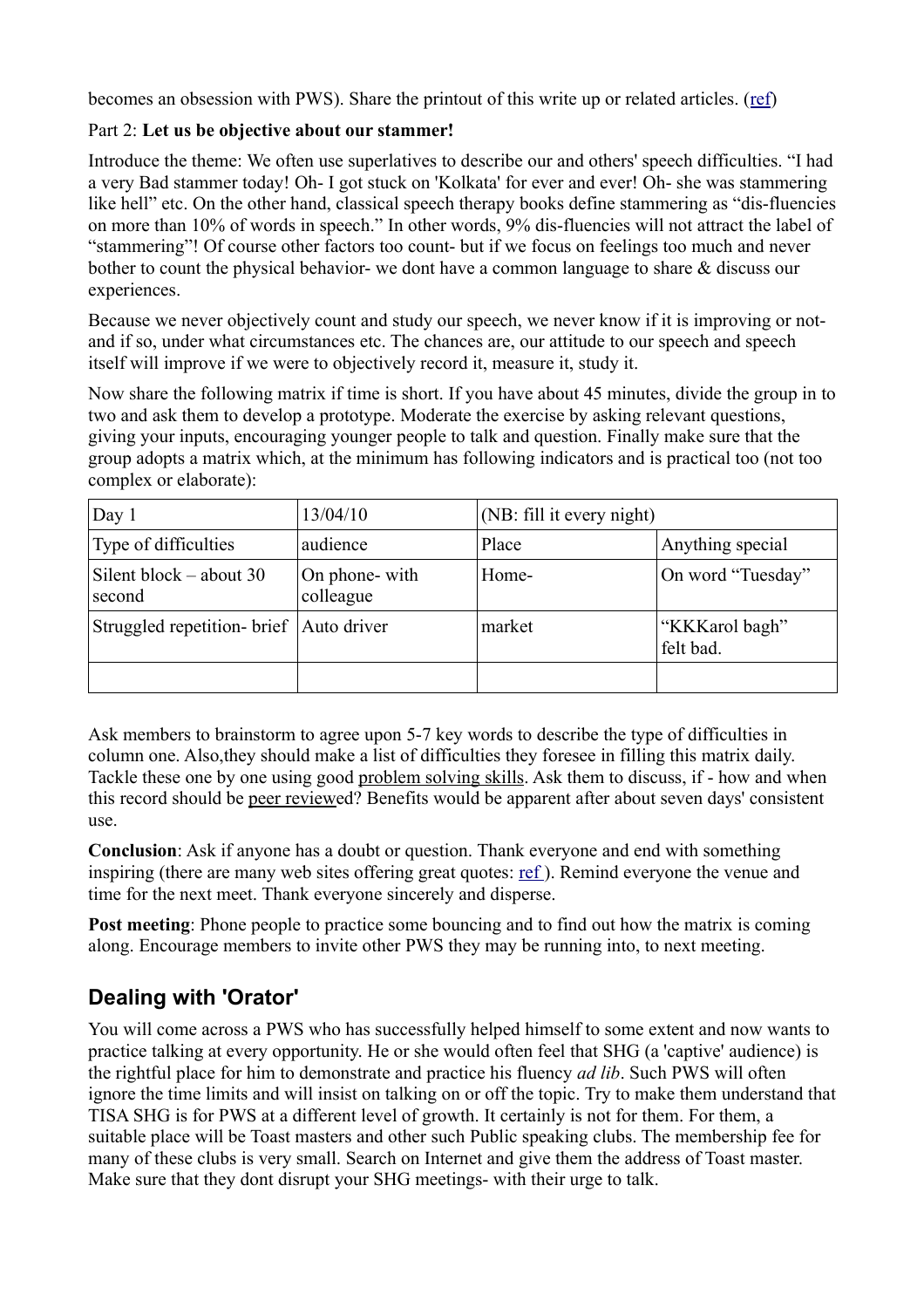## <span id="page-7-1"></span>*Sessions Three*

Welcome as in session one.

Introduce the agenda briefly: A stammering movie followed by review of homework [\(matrix\)](#page-6-1)

**Introduction**: Today, the introduction should be a little bit more substantial. Ask members to introduce their "Stammer" today. "My friend stammer has known me since I was 7 year old. He used to follow me into the play ground during recess..etc." Time 3 minutes each. Ask people to use humor while describing their stammer over the years. And BOUNCE. People while talking about their stammering, often get emotional and forget all about eye contact, positive body language, bouncing, time limit etc. Hold them to these standards firmly- as part of their ongoing training.

## <span id="page-7-0"></span>**Ex 1: Analysis & review of Unspeakable**

Material required: Unspeakable, Video/ laptop, one page plot [summary.](http://stammer.in/articles/38-cat-stuttering-related/289-unspeakable-movie-review.html) You should see the movie before hand, so that you can explain the dialogues etc to members. (you have a choice: may want to screen another movie- Speaking of Courage; here is the [review.](http://stammer.in/articles/38-cat-stuttering-related/290-speaking-of-courage-movie-reveiw.html))

Screen **Unspeakable**. Many members will say: *Copy the movie on to my pen drive- and I will watch it at home*. This never works. Tell them: watching together and discussing it is the real exercise. Give them one page handout on the movie first. Give five minutes to read it. Then screen the movie. Pause and replay relevant or interesting sections to help members understand. The movie is full of such scenes, themes & stories. Research the background (like the story of Marty Jezer) and share that too. During these pauses, you can even ask people: did you ever have a similar urge or experience? Let these pauses be brief so that the flow of the movie is not disturbed by your commentary..

Finally at the end of the movie-

- 1. Ask members to stand up and share their reactions, using bouncing and good eye contact, for 3 minutes each.
- 2. Then, divide them in two groups and ask them to brain storm and debate why this movie should / should not get an Oscar. Give the two groups 5 minutes to ready their arguments. You as moderator, have to make sure that -
- Discussions stay on course
- Arguments are logical & substantial
- The "communicative pressure" goes up gradually- but does not overwhelm the speaker. This you may do by joining the debate and rapidly firing 2-3 questions at the speaker who is doing just fine. The idea is to create artificial barriers to fluency and help members practice good speaking skills under STRESS.
- Give a balanced feedback on how the two groups performed in the debate. The idea to be conveyed is: in a group discussion- speaking rapidly, without much depth or substance is no good. A better impression is created by people who speak calmly (not necessarily slowly) BUT to the point. Ask them- do you always feel a kind of excitement whenever you begin to talk? why? Does it interfere with your capacity to think and articulate your thoughts? What can be done about it?
- 3. Ask the group, what all can be imitated by YOU personally from the movie: make a list. Is there something, which can be done by the group as a whole? Introduce the idea of doing "China Town" exercise as a group over next few days. (this exercise means, going out in small groups and practicing voluntary stuttering- bouncing to begin with- with strangers in shopping mall etc. followed by a peer review.)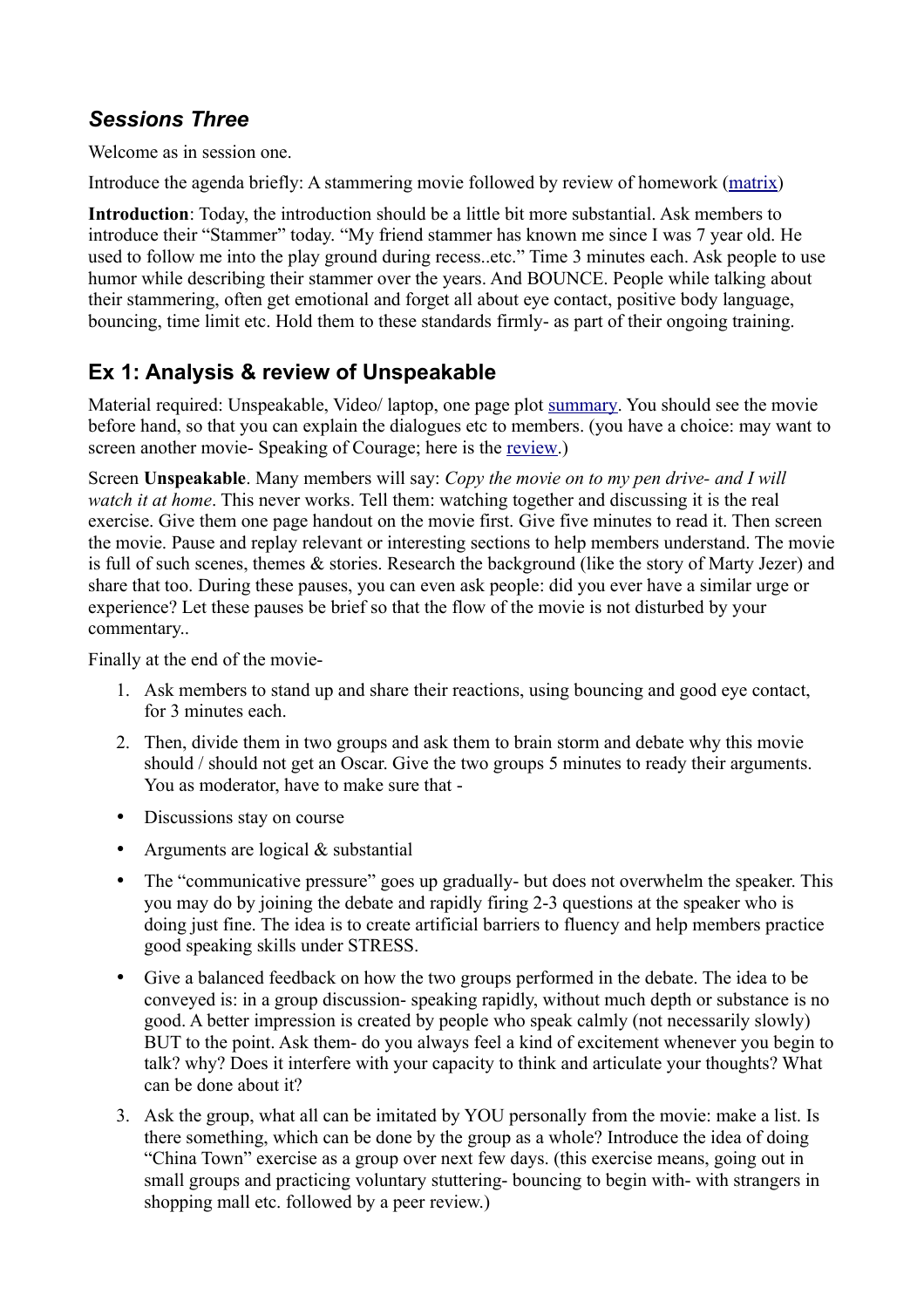If need be, replay this section to help people understand how, voluntary stuttering can quieten your emotions and generate fluency :  $01.20 - 2.30$  (VTS  $01\,3.VOB)$ )

### <span id="page-8-0"></span>**Ex 2: review the home assignments**

Ask how many people have filled the [matrix,](#page-6-1) discussed and agreed in the last meeting and want to share for group review. Those who wish to- give them a 5-7 minutes to share their matrix. The group and you may respond to this sharing in "problem solving mode": offering suggestions and helping the member think laterally- rather than questioning his/her observations.

Example: some one reports excessive stammering while talking to his/her supervisor on phone; start by accepting that his/her feelings of distress are valid. Dont try to minimize the importance of these feelings. Next, help her/him by asking:

Why do you think you had this bout of excessive disfluency? Listen to answers carefully and respond to them. Make your tentative guess if no clear picture is emerging: Could it be because you had chosen a wrong time to phone- when you or he was under too much time pressure? Could it be because of the poor line? Background noise? Were you going over the last appraisal done by the same supervisor, in the back of your mind, as you spoke with him on phone? Is there some unresolved issue between you two? Was it because as you spoke on phone, your parents were in the same room and this bothered you unconsciously? Etc. The idea is to help the member find his way out of emotional thinking to "logical" thinking, geared to solving problems rather than feeling helpless, feeling bad for oneself. It is also to help the members monitor their speech over a long period and become objective about the whole issue.

Review with the group, if there is a need to change the matrix. Review other group activities too:

- 1. If someone is writing a blog: ask the group to review it and share their reactions.
- 2. Has the group tried to recruit new members? How? What was the outcome? How can it be better coordinated?
- 3. Is the group planning a big birthday bash together? Can a family get together also be organized?
- 4. Can the group plan a story writing/ drawing competition for 10-15 children who stammer? ( the group is strengthened by doing meaningful things together- and you may have to facilitate a discussion and planning along these lines).

**Home Assignments**: Web-links to study and share. Also ask members to brush up their videography skills – by shooting short videos, using phone camera or whatever they have, and reviewing them at home- since next session will utilize these skills.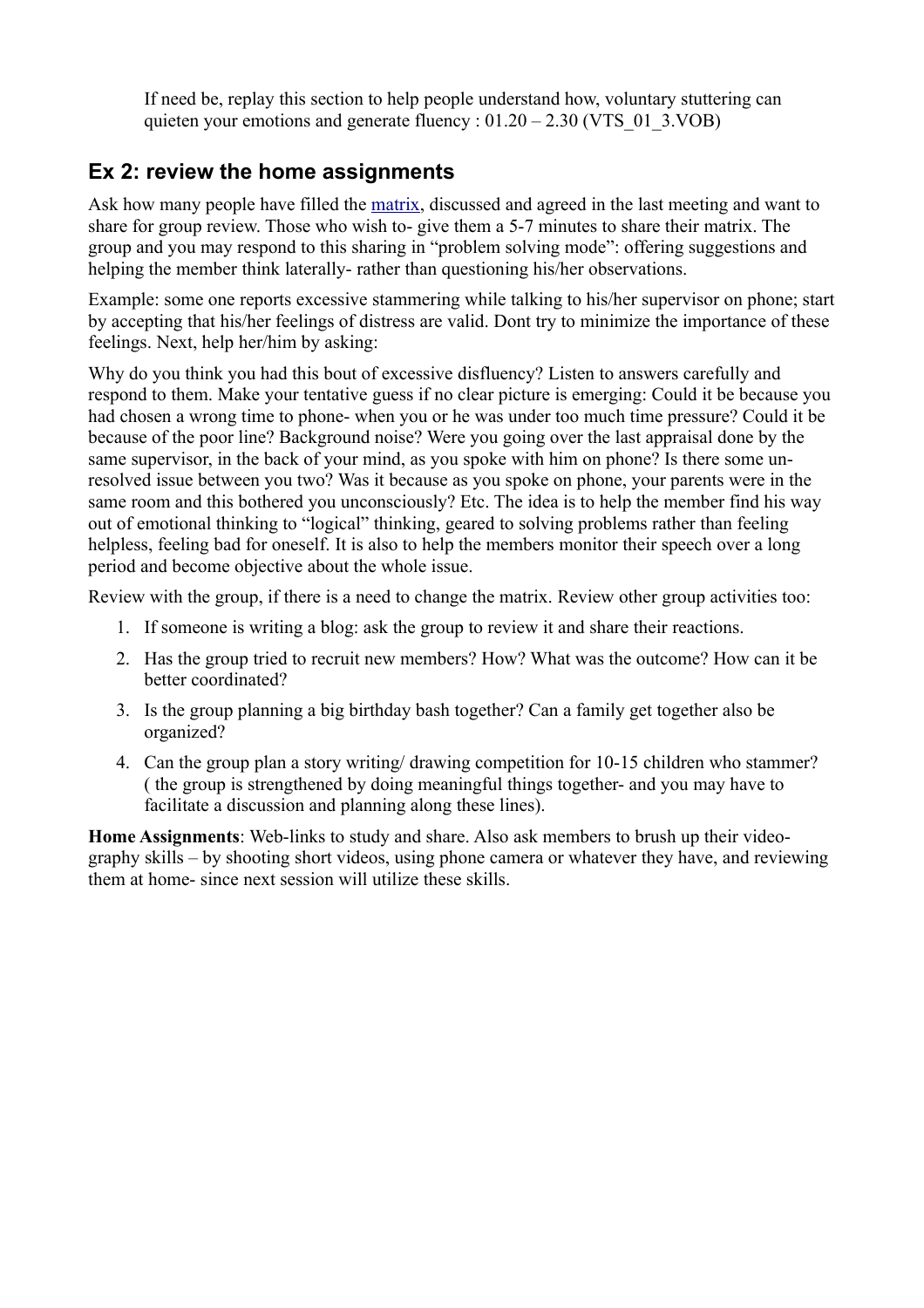## <span id="page-9-1"></span>*Session 4*

Welcome as in session one.

Introduce the agenda briefly: Videography in pairs followed by review of homework.

**Introduction**: Today, the introduction should be a little bit more substantial. Ask members to introduce their families, their hobbies and other interests. BUT time 3 minutes each! Ask people to use good eye contact, smile, bounce on one word in each sentence and brief pause at every punctuation (comma, hiphen, colon, full stop etc.). Hold them to these standards firmly- as part of their ongoing training. (Google search for Pausing technique in stammering management).

## <span id="page-9-0"></span>**Ex 1: Fun with a camera**

**Material** required: some phone camera or video camera. Lap-top or TV monitor for immediate review. Room should have good lighting to help recording.

**Method**: Ask everyone to chose their buddy or partner for this exercise (based on their comfort level etc.). First you give a demo- by asking your partner to record you while you are interviewed by a member. You should be able to demonstrate during the interview- couple of good natural blocks (like your original ones), some effortless bouncing, good eye contact, good pauses- and an overall good body language. If you get a natural stutter- nothing like it- let it come out and be recorded. Let it be a brief 3-4 minute recording. Transfer it on Lap-top or TV monitor and review it with the group. Replay it 2-3 times. Then, ask them following questions:

- 1. What is the over all impression: did the speaker seem apprehensive? Or relaxed? Calm? Why? On what grounds do you say that? A recorder (member) can record these points. The group can be asked to keep these very points in mind when they face the camera.
- 2. Ask them about fluent sections? What do they like? Why? Does it outweigh the moments of dis-fluencies?
- 3. Ask them to analyze the body language? The facial gestures? The movement of the gaze? Etc.
- 4. What all did the speaker do, when he had a block or stutter? (help them to classify and understand- primary and secondary behaviors of stammering). Ask them to even guess about thoughts and emotions during block.
- 5. Is the over all message coming through clear? If not, why? Is it just stutter or something else? The sentence structure, choice of words, volume, pitch?
- 6. What would you recommend for this speaker?

Now, ask them to spread out with their partner and do the same exercise. For group to review each and every recording would be too time consuming- so ask them to record and peer-review with the partner itself. The same partner can record and shoot questions. Some fast learners can try out other possibilities: video-recording while the partner is talking on phone to an authority figure (parents, a senior colleague etc.). You as facilitator, should go around looking at different couples, giving them feedback and encouragement; if you find some of the recordings offer special insights, select these for a group review, before concluding the exercise.

During group review of the selected recordings, make sure that the concerned person is emotionally ready for the group review. For many, it is too painful/ embarrassing to see themselves stammering on screen. Use the questions above to guide (not restrict) the review. Summarize by asking the group: have you learned anything new about your stammering? Let the group brainstorm intensely on this question. For many of us, this is the first time we have objectively looked at our face during stammering and speaking. A lot of mystery about "my stammering" is taken away in these few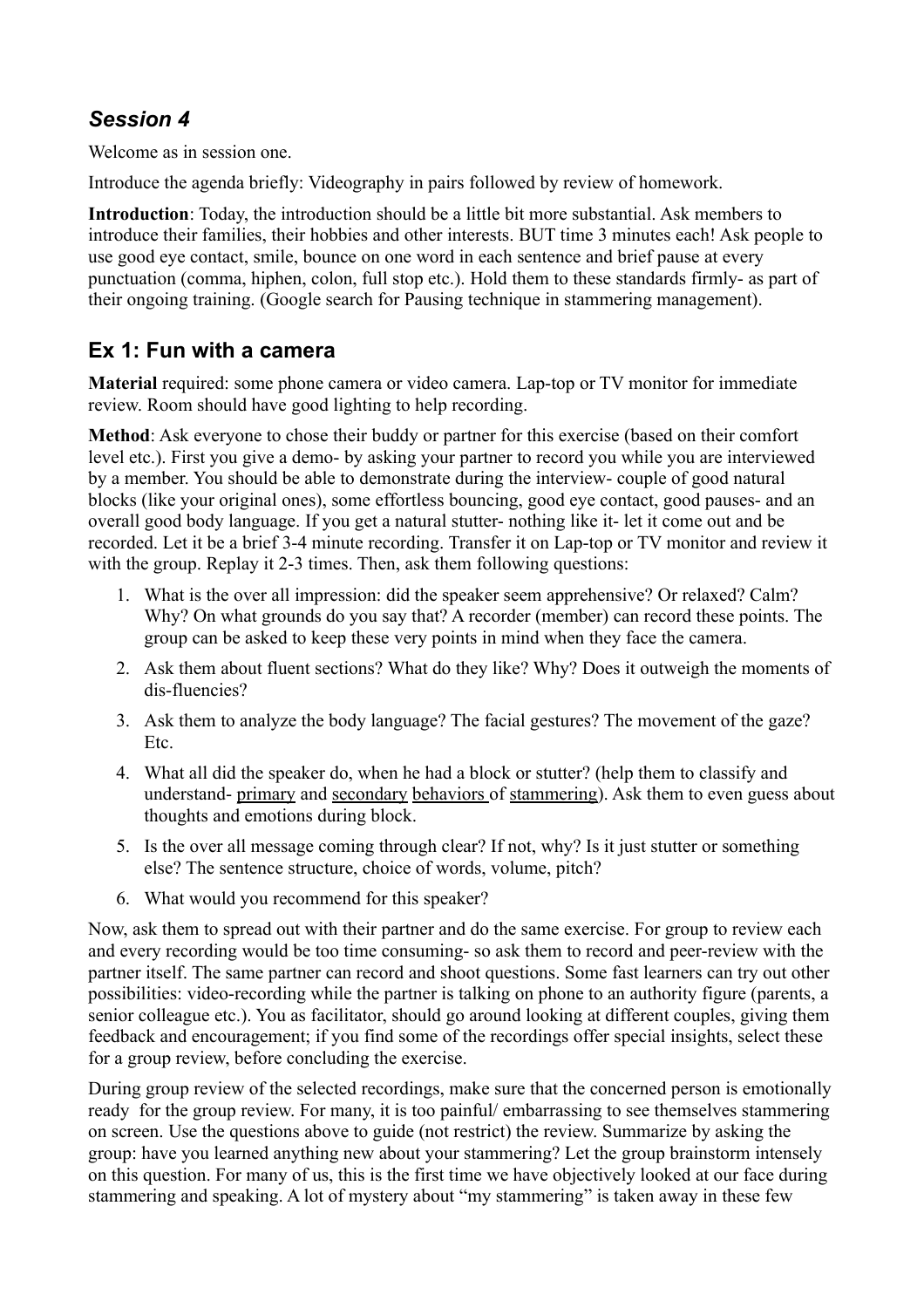hours. Now, you are willing to work at it, instead of running away from it. Many people will become desensitized too in this process.

On the other hand, some PWS will have little or no dis-fluency when faced with camera. This, an un/sub-conscious phenomena, may seem very gratifying but is not good for overall recovery. Unless, we dont bring our stammering out in the open, what are going to work at? But quite often, this is a deep psychological phenomena with no conscious control over it. Encourage such members to fake it, to stammer on purpose- just for fun. This may take some trying over many attempts. Good chances are that in the process, their hidden ice-berg will start surfacing. And melting too.

**Further ideas**: These should ideally come from the group itself, encouraged by the facilitator. The group may want to explore these:

- 1. Recording each other while they phone a relative, boss, customer care etc.
- 2. Recording each other doing a role play (based on "China town" exercise).
- 3. Everyone does a 3 minute video-recording on a theme "Message to a future young PWS" and puts it up on youtube or TISA blog
- 4. Record a group discussion on a theme (get ideas from Stuttertalk) and put it up as a podcast.

## <span id="page-10-1"></span>**Ex 2 : Best listener award**

Review the home assignments. Those members who have done it, should be given 5-7 minutes each to present their assignment. When everyone is finished- let there be a question answer session, moderated by you. Before starting, explain ground rules:

1 Everyone will demonstrate bouncing, positive body language (eye contact, posture) and PAUSING, whenever they speak. (Monitor this regularly and give appropriate feedback.)

2. Everyone will listen ACTIVELY. Questions should be asked to cross check this randomly.

3. Everyone will respect time limits. You must stop at the second ring of the buzzer. You may speak with permission of the facilitator.

4. Every "areas to improve" feedback will be preceded by four positive feedbacks. (PWS concentrate on negativities all their life. Thinking positively is an important skill which they must master, before giving feedback to others.)

5. Before you conclude, give out "best listener award" to the person, who consistently demonstrates good listening skills, offers creative and useful feedback on being asked and follows discussion carefully. How to do this: after an intricate discussion on some point- ask everyone to summarize in 2 minutes the preceding discussion. Not just repeat – who said what- but recap, paraphrase and give your own summary of the issue. Only people who listen intelligently and closely will be able to do it. This aspect of communication has to be reinforced repeatedly. Tell the group that communication is a two way street- listening (with understanding) is even more important than speaking.

#### <span id="page-10-0"></span>*Humor is the best medicine*

Ask members to review following links as home assignments and ask them to share a funny moment from their life in the next session (not necessarily related to stammering).

<http://www.mnsu.edu/comdis/kuster/humor.html>

Those who are net savvy, ask them to review and share about this link, in addition to above.

[HumorMatters](http://www.humormatters.com/) provides information and resources about the healing power of therapeutic humor.

[Laughing Out Loud to Good Health](http://library.thinkquest.org/25500/index2.htm) provides opportunities to study the impact of emotions on stress and the use of laughter as therapy.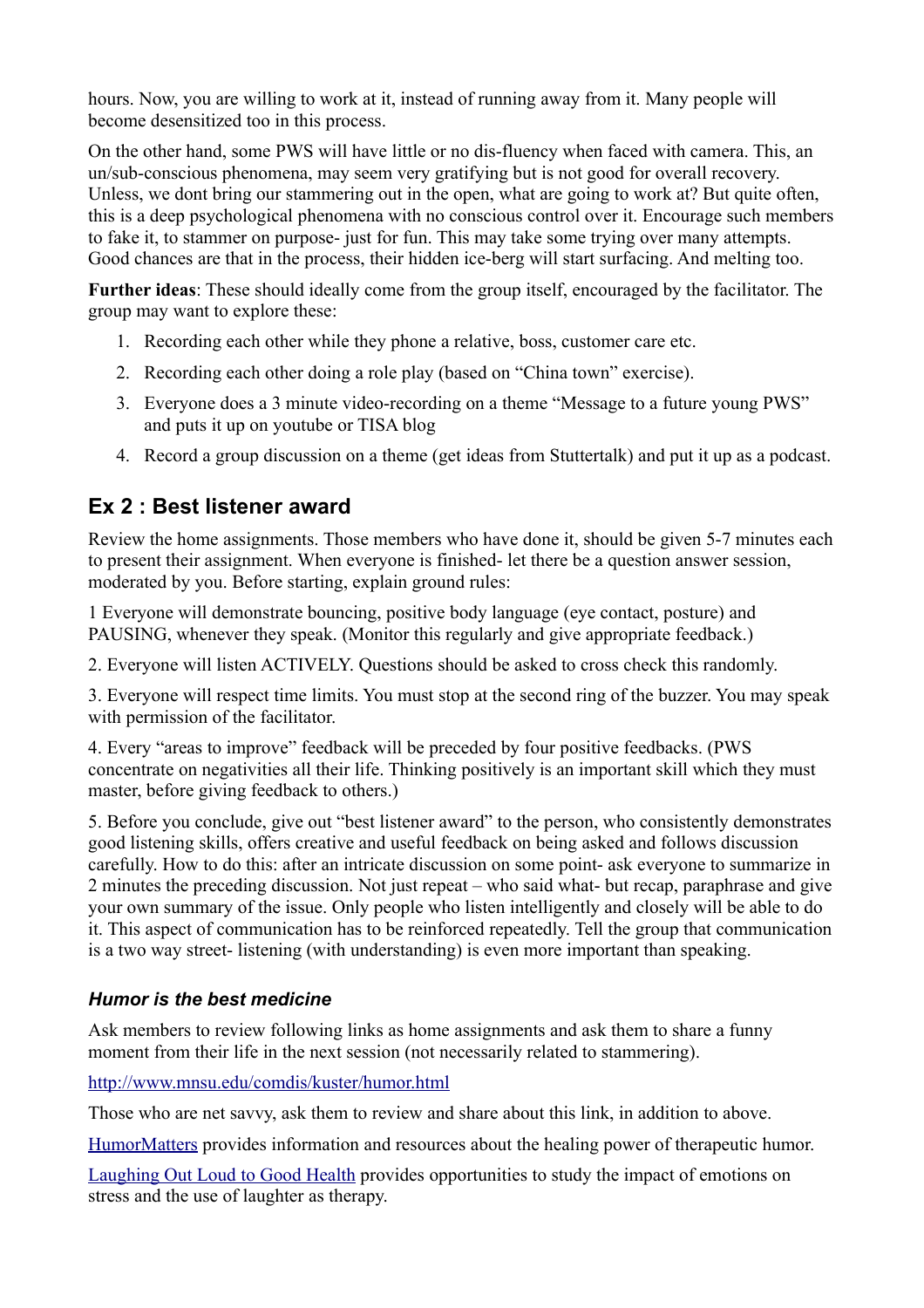## <span id="page-11-2"></span>*Session 5*

Welcome as in session one.

Introduce the agenda briefly:

- Introduction of SELF using Johari window
- Introduction & practice of Prolongation technique followed by
- review of homework

## <span id="page-11-1"></span>**JOHARI window**

Today, the introduction should be a little bit more 'technical'. Explain Jo-hari window BRIEFLY. [\(ref 1,](http://www.mindtools.com/CommSkll/JohariWindow.htm) [ref 2,](http://www.teleometrics.com/info/resources_johari.html) [ref 3,](http://www.noogenesis.com/game_theory/johari/johari_window.html) [ref 4\)](http://www.roadtowellbeing.ca/expression.html) Give a photocopy of a filled out example and a brief write up, to help everyone understand. It might be helpful for people to do it with a partner. If so, ask people to chose and sit with their partners. These partners could be same as in last videography exercise.

Step 2: Hand everyone a blank Jo-Hari matrix and ask them to fill it (as much as they can comfortably) over next 10 minutes.

Step 3: Ask them to do a peer review of the outputs with partner in next 10 minutes.

Step 4: Ask if any group wants to voluntarily share their matrix with the whole group. If so, give them ample time to present their matrix- using good communication skills (bouncing, pausing, eye contact)

Conclude the exercise by asking and summarizing how one can enlarge the first quadrant (open); discuss the role of seeking feedback, self-disclosure, and accepting challenges in self growth.

## <span id="page-11-0"></span>**Ex 1: Asking q---uestions that matter**

Material required: A4 size papers with one word names of various objects: Rabbit, Boss, Pen, Computer, Tree, water, dog etc. Couple of safety pins.

Research and practice prolongation technique beforehand.

Method: First explain prolongation technique: stretching the first sound (syllable) of a word. Ask members to recall what they did this morning, prolonging one word in every sentence. After some practice, tell them that the group is going to play a game- based on asking intelligent questions with prolongation. Ask every one to stand in a circle. Stand at the head and explain:

- 1. We are going to play a guessing game. An A4 page with a word on it will be pinned to your back and you will slowly move in the middle of the group. You cant see the word on it- but others can.
- 2. You have to ask one complete question at a time from any of the members standing in circle around you to make your guess. You must PROLONG one word in the question. You can go on asking the question from different members until you guess correctly.
- 3. The members are supposed to answer in *yes, no, not applicable, dont know*. No other words or gestures will be used to convey the information.
- 4. The trick would be to guess correctly with least number of questions.
- 5. Questions should be like: Is it l---iving object? Is it e-----dible? Is it present in this r----oom at the moment? Is it b----ig? You can not directly ask: is it D---og?
- 6. Facilitator will keep a count of how many questions were asked and if the questions were valid or not. Of course the focus should also be on having fun.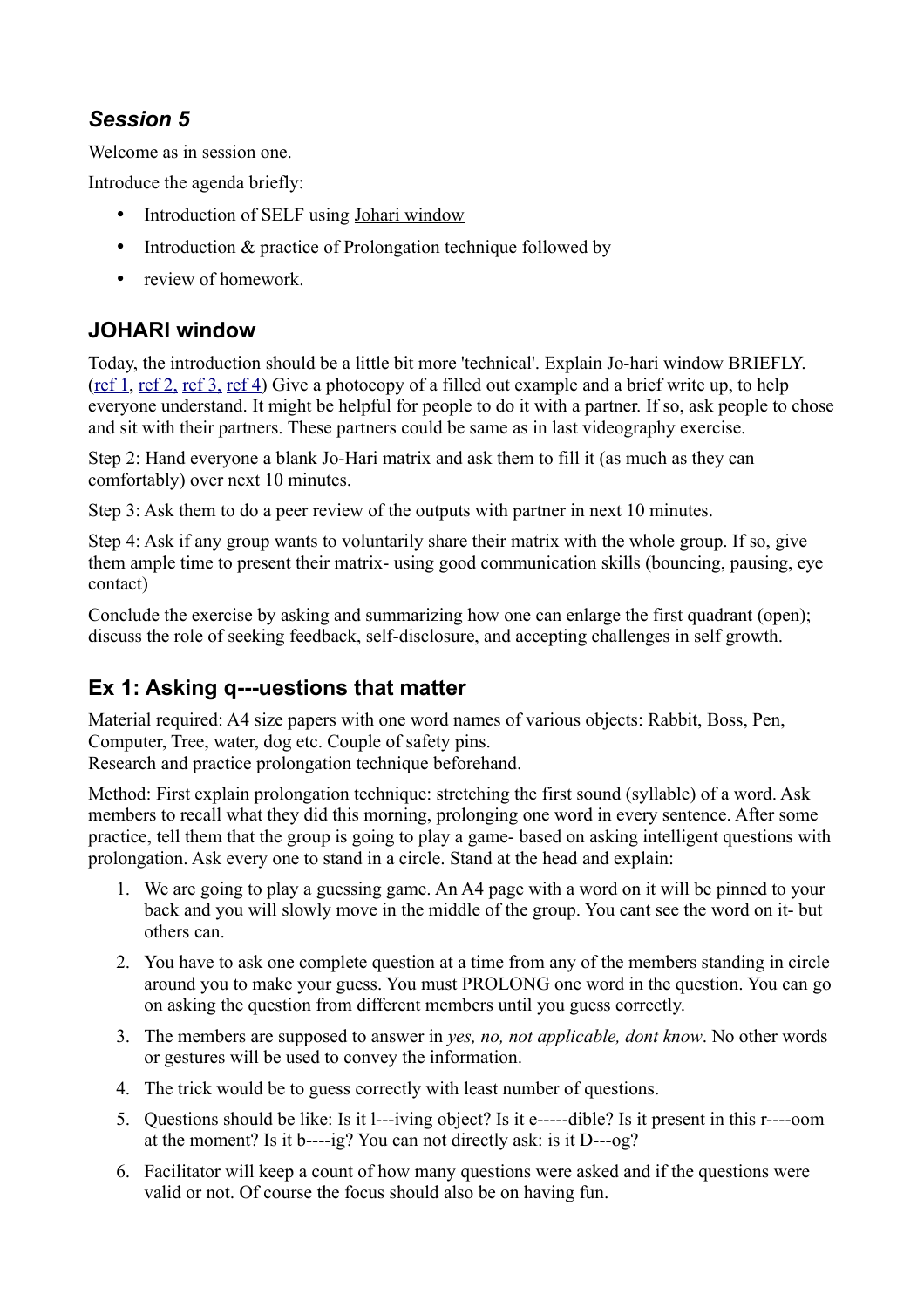7. The facilitator should lead the exercise and go first in the center and ask some one to stick an unknown label on to her/his back.

Conclusion: Ask the group

- 1. Do PWS find asking questions more difficult than answering someone. Why? Is it because most interrogative words start with K sound OR could it be that asking questions means sticking your neck out? There are no clear answers but ask people to debate and discuss the issue for sometime.
- 2. When not asking questions can be dangerous? (brainstorm)
- 3. What are the other reasons why people may not ask questions? What situations?
- 4. Then, offer feedback to the quality of prolongations done by various members. Also, some feedback on logical thinking involved in the exercise. Ask members to come up with their examples of logical /lateral thinking and share it in 3 minutes.

Ask the group to brainstorm how they can get more practice to prolong: among the group, then on phone with strangers, in office, at home etc.

## <span id="page-12-0"></span>**Ex 2 : Stuttering Interviews**

**Material required**: Printouts of questionnaires and FAQ on stammering from TISA website. Before groups goes out to interview people about stammering, they should read FAQ and know basic facts so that they can answer questions about stammering. Here is the basic text of questionnaire which should be adapted to local context and preferably translated into local dialect:

Greetings. Can I take your five minutes? I just want to ask a few questions. (No, I am not selling anything). I am from an organization working for people who stammer. I am doing a survey. I am taking notes, just to help me remember. Is it okay with you?

Take down name, age and gender, only if the person is willing to share these. Just read out the questions- dont paraphrase or explain.

Q1: What do you think stammering is?

Q2: Do you know anyone who stammers?

Q3: Why do people stammer?

Q4: When someone stammers, talking to you, how do you feel? How does it affect you?

Q5: What do you do under these circumstances- to help?

Q6: What do you think of people who stammer? What kind of people are they?

Q7: Would you hire one, if you had a vacancy? Why? Why not?

Q8: what do you think stammerers should do to help themselves?

If time permits, you can add and improvise more questions. Normally, this is enough. NOW, you can educate the person about stammering, if the situations permits it. Regarding stammering protocol, just emphasize three things: Dont interrupt; Dont look away; Slow your speech down. Conclude with a sincere thank and tell him about your self help group- that he can refer any PWS to your SHG.

**Method**: Explain the purpose of stuttering interviews- to desensitize ourselves, to increase comfort level while talking to strangers about stammering, to cross check our assumptions as to what people think about stammering.

Discuss & distribute the questionnaire. Divide members in groups of three and ask everyone to conduct one interview and then gather in the room by the appointed time. If there is a shopping mall, park etc. close by, the three interviews per group should not take more than 40-50 minutes. Remind members to be thoughtful about the comfort and needs of the interviewee.

When people return, welcome them and ask them to share their experiences, briefly group wise,